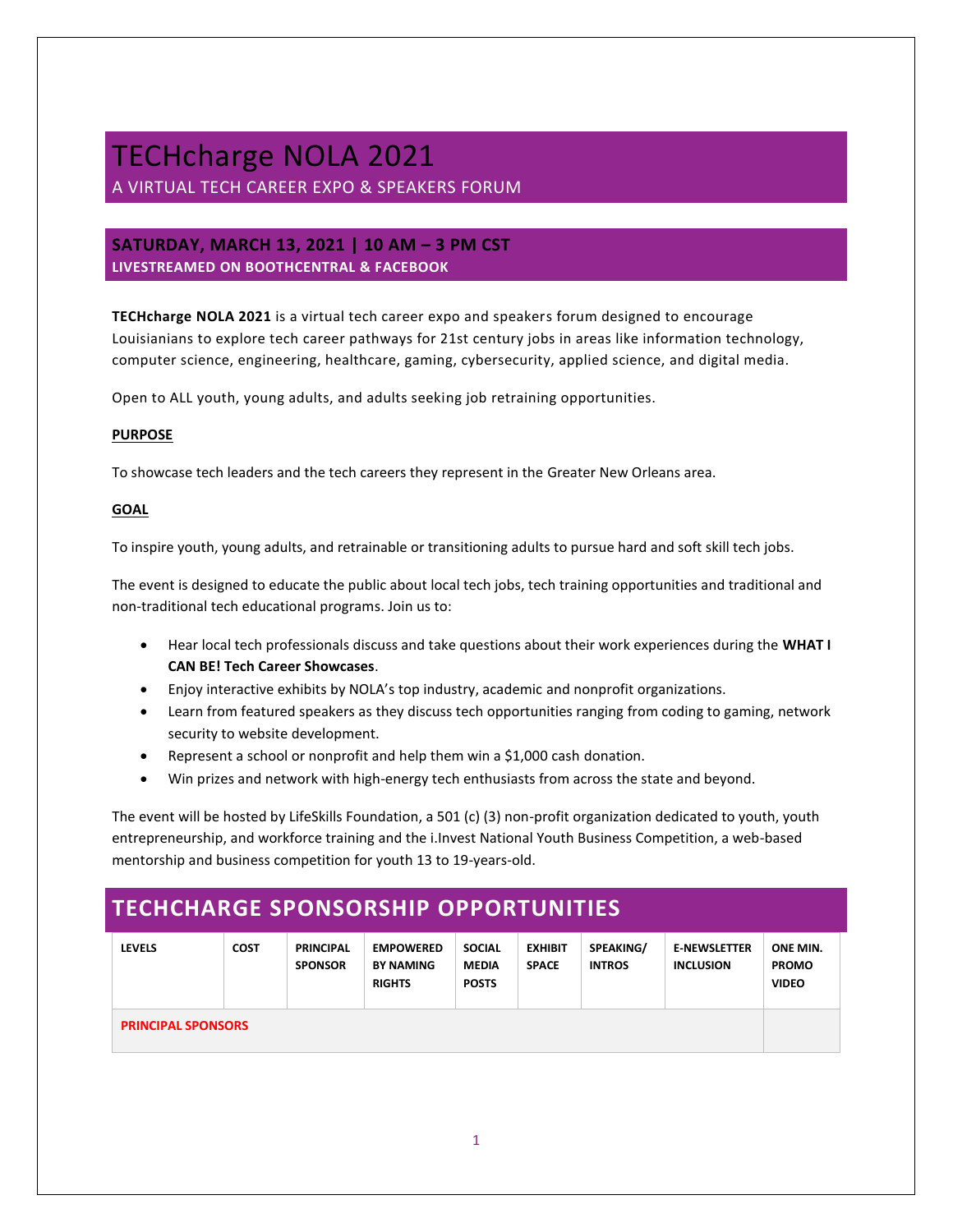| <b>COMMUNITY</b><br><b>INVESTMENT</b><br><b>SPONSOR</b> | \$10,000 | $\pmb{\mathsf{X}}$ | $\boldsymbol{x}$          | 6              | X                | $\boldsymbol{x}$ | $\pmb{\mathsf{x}}$ | X |
|---------------------------------------------------------|----------|--------------------|---------------------------|----------------|------------------|------------------|--------------------|---|
| <b>FOUNDING</b><br><b>SPONSOR</b>                       | \$5,000  | X                  | $\boldsymbol{\mathsf{x}}$ | 4              | $\boldsymbol{X}$ | $\boldsymbol{x}$ |                    |   |
| <b>SPEAKER'S</b><br><b>SERIES</b><br><b>SPONSOR</b>     | \$2,500  | $\pmb{\mathsf{x}}$ | $\pmb{\mathsf{x}}$        | $\mathbf{2}$   | $\boldsymbol{x}$ |                  |                    |   |
| <b>LEVEL DONORS</b>                                     |          |                    |                           |                |                  |                  |                    |   |
| <b>GOLD-LEVEL</b>                                       | \$1,000  |                    | $\overline{\phantom{0}}$  | $\mathbf{2}$   | X                |                  |                    |   |
| <b>SILVER-LEVEL</b>                                     | \$500    |                    |                           | $\overline{2}$ |                  |                  |                    |   |
| <b>INTERACTIVE EXHIBIT SHOWCASE ONLY</b>                |          |                    |                           |                |                  |                  |                    |   |
| <b>INTERACTIVE</b><br><b>BOOTH</b><br><b>EXHIBITOR*</b> | \$250    |                    | $\overline{\phantom{a}}$  | $\mathbf{1}$   | $\boldsymbol{x}$ |                  |                    |   |

# **SPONSOR REGISTRATION**

## **DEADLINES**

- All videos must be received 30 days before the event.
- Artwork, logos, and headshots must be submitted in high resolution to mjackson@iinvestcompetition.com.
- All changes must be approved by Michelle Jackson, PR Solutions LLC prior to being confirmed.

## **SPONSORSHIP REGISTRATION**

| <b>TECHcharge Principal Sponsors</b>              | Approval | <b>TECHcharge Level Sponsors</b> | Approval |
|---------------------------------------------------|----------|----------------------------------|----------|
| <b>COMMUNITY INVESTMENT SPONSOR -</b><br>\$10,000 |          | GOLD-LEVEL - \$1,000             |          |
| FOUNDING SPONSOR - \$5,000                        |          | SILVER-LEVEL - \$500             |          |
| SPEAKER'S SERIES SPONSOR - \$2,500                |          |                                  |          |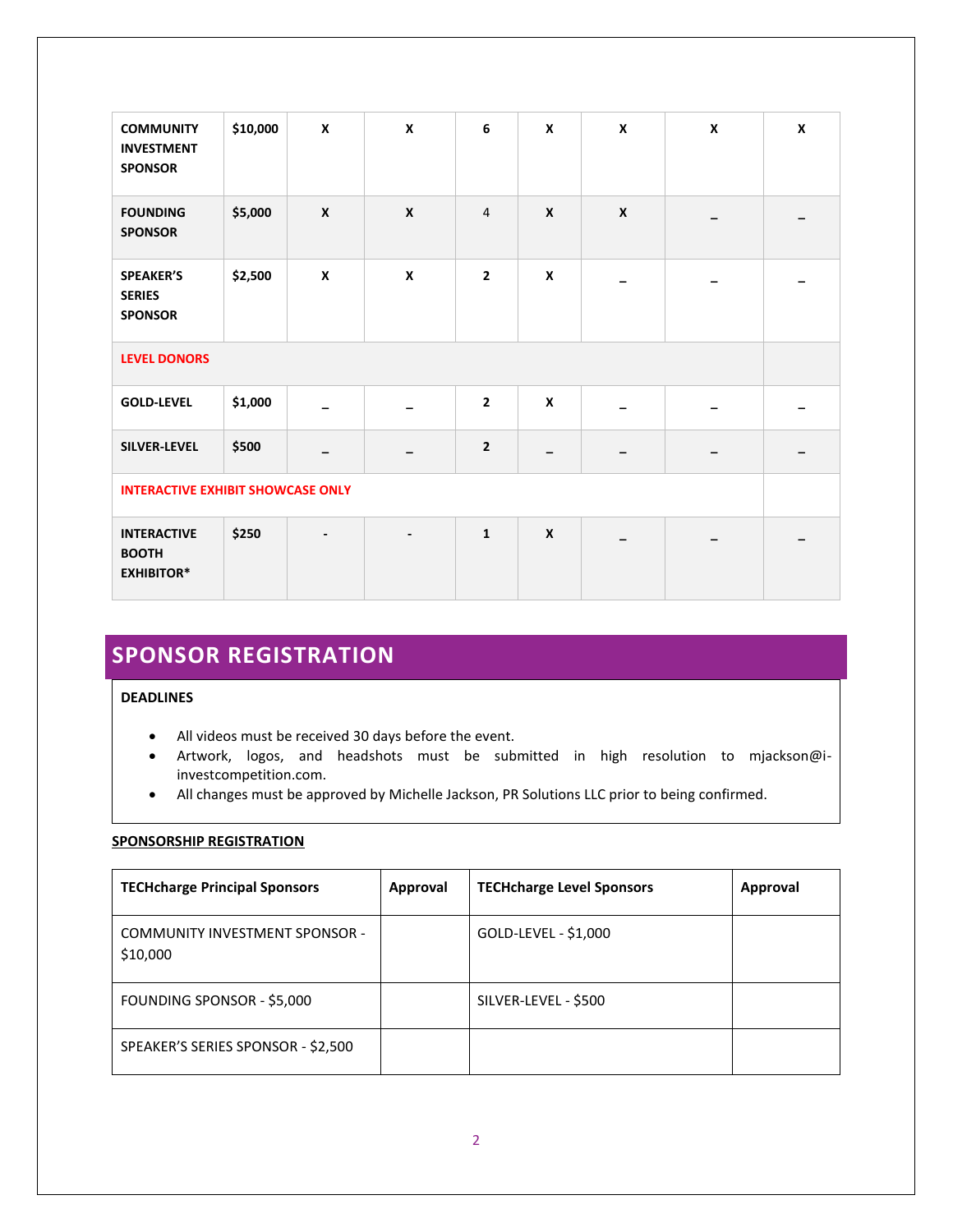| <b>Interactive Exhibitors</b>       | <b>Approval</b> |
|-------------------------------------|-----------------|
| INTERACTIVE BOOTH EXHIBITOR - \$250 |                 |

### **EXHIBITING GUIDELINES**

- Emai[l events@prsolutionsllc.org](mailto:events@prsolutionsllc.org) for the link to set-up your interactive exhibit booth.
- Booths provide an opportunity for exhibitors to meet LIVE with guests, promote their products, services or educational opportunities and drive traffic to their website.

| <b>Company or Organization</b><br><b>Name</b> | <b>Company Point of Contact</b> | <b>POC Email Address</b> | <b>POC Phone Number</b> |
|-----------------------------------------------|---------------------------------|--------------------------|-------------------------|
|                                               |                                 |                          |                         |

### **PAYMENT INFORMATION**

### **Credit Card or PayPal Payment**

Payments will be accepted and approved via the BoothCentral Event Management Platform. Once this form is completed and returned to Michelle Jackson, Executive Director, LifeSkills Foundation, the link to the payment system will be submitted via email.

#### **Mailed Payment**

**To pay by check, send payments to:** 

LifeSkills Foundation

1809 Lake Salvador Drive

Harvey, LA 70058

## **TERMS & CONDITIONS**

When making an application to participate, the Sponsor accepts and agrees to comply with the conditions of this contract governing the conduct of and participation in this event. Sponsor further agrees that the contract is binding on all parties and can be amended only in writing by both hereto. In the event the Sponsor cancels their reservation contracted herein, the Sponsor must do so in writing no later than 60 days prior to the event date at zero percent of the Sponsor cost. Written cancellation received within 59 days or less of the event date obligates the Sponsor to pay PR Solutions LLC 100% of the Sponsor cost. Sponsor agrees to hold LifeSkills Foundations, i.Invest Competition and PR Solutions harmless and to reimburse the same for any judgments, settlements, costs, or other expenses (including legal fees) to which it may be subject, for any injury, damage, loss, or harm resulting or occurring to anyone (including visitors) which may result directly or indirectly from or in connection with Sponsor by the Sponsor, its employees, or representatives. All sponsor fees are due in advance. Failure to comply with this requirement may result in exclusion from the event. No selling will be allowed on-site by sponsors or exhibitors.

**Print Name \_\_\_\_\_\_\_\_\_\_\_\_\_\_\_\_\_\_\_\_\_\_\_\_\_\_\_\_\_\_\_\_\_\_\_\_\_\_\_\_\_\_\_\_\_\_\_\_\_\_\_\_\_\_\_\_\_\_\_\_\_\_\_\_\_\_\_\_\_\_\_\_\_\_\_\_\_\_\_**